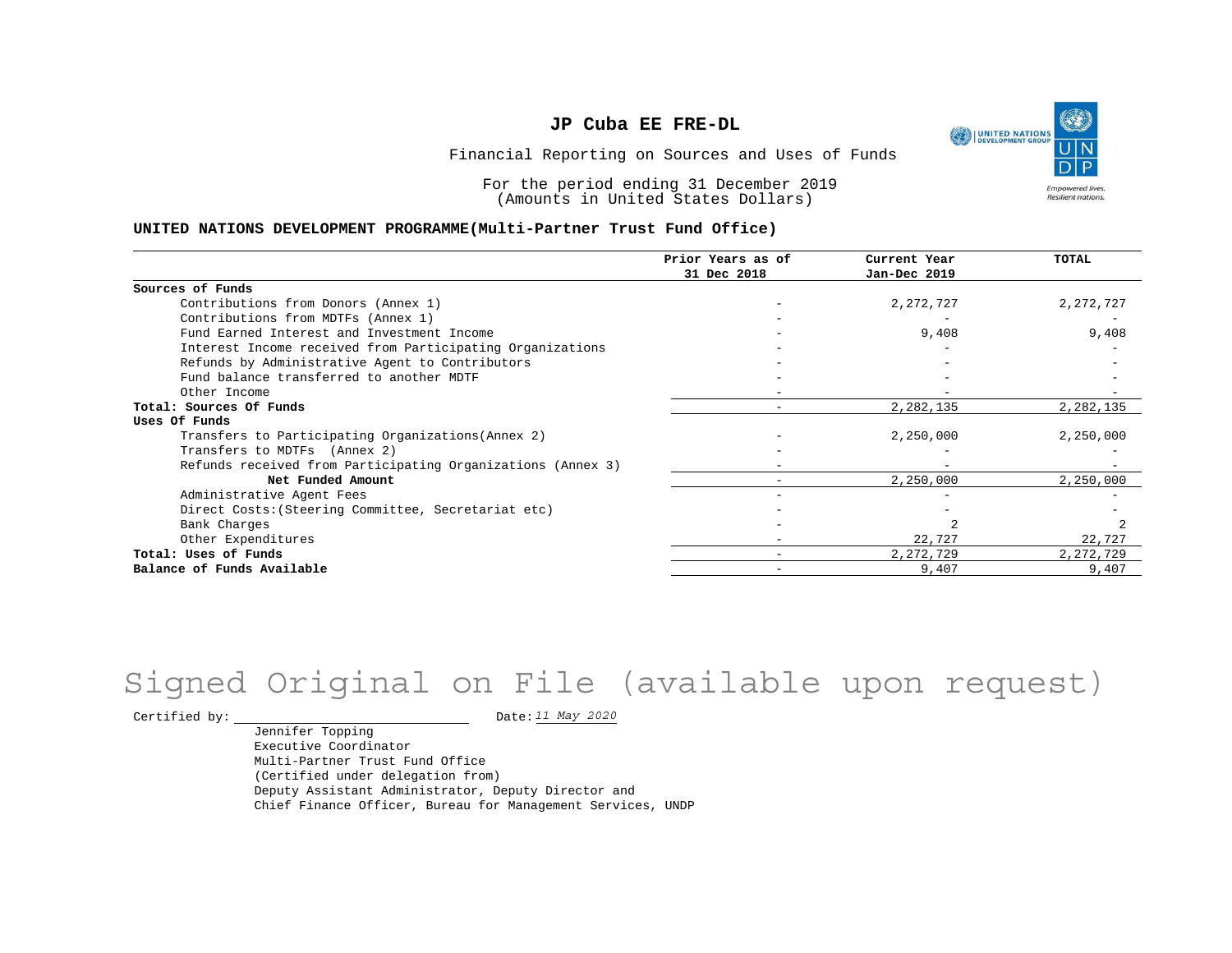

Financial Reporting on Sources and Uses of Funds

For the period ending 31 December 2019 (Amounts in United States Dollars)

#### **UNITED NATIONS DEVELOPMENT PROGRAMME(Multi-Partner Trust Fund Office)**

**Annex - 1: Contributions**

|                      | Prior Years as of        | Current Year | TOTAL       |
|----------------------|--------------------------|--------------|-------------|
|                      | 31 Dec 2018              | Jan-Dec 2019 |             |
| From Contributors    |                          |              |             |
| EUROPEAN UNION       | $\overline{\phantom{0}}$ | 2,272,727    | 2,272,727   |
| Total: Contributions | -                        | 2, 272, 727  | 2, 272, 727 |

# Signed Original on File (available upon request)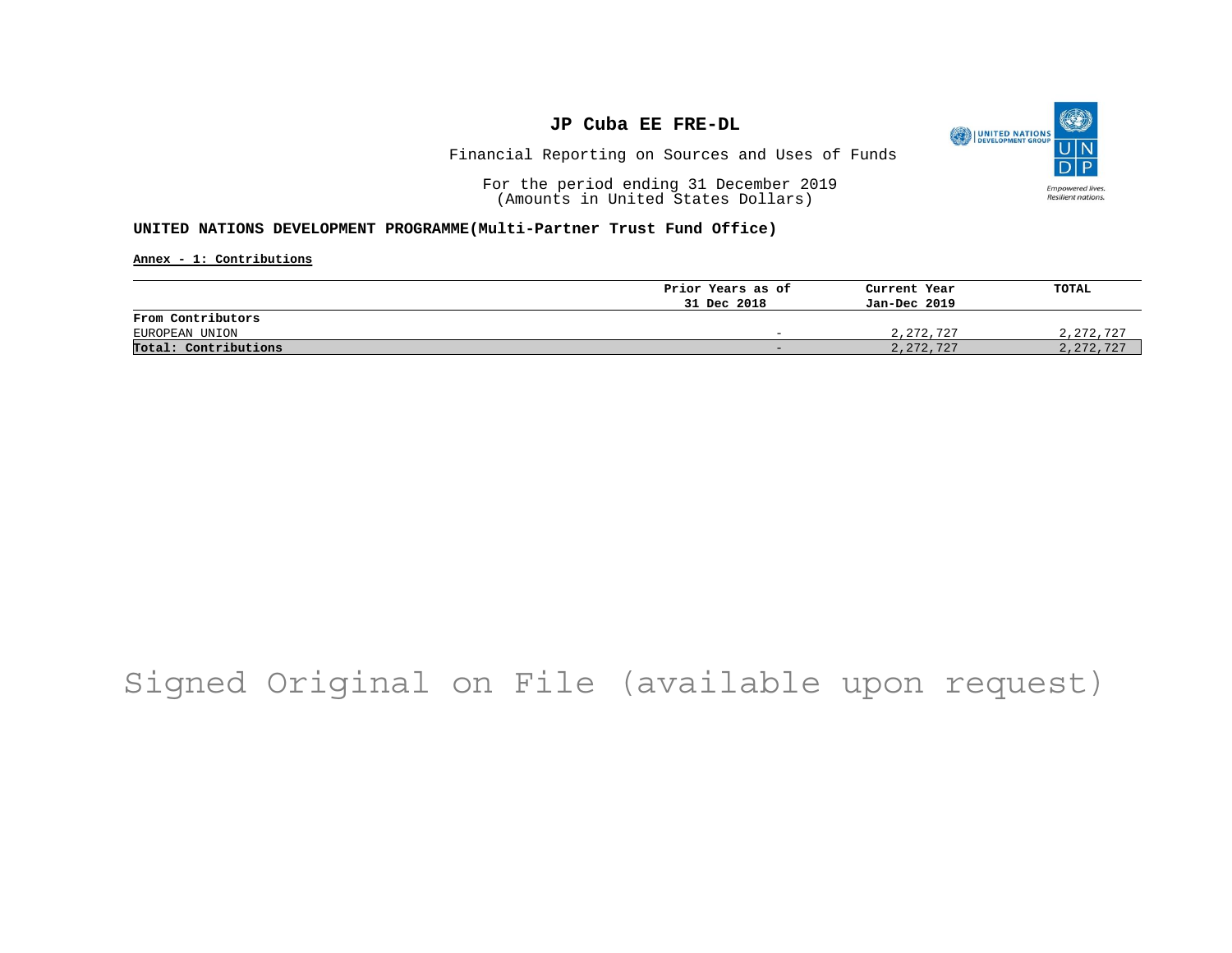

Financial Reporting on Sources and Uses of Funds

For the period ending 31 December 2019 (Amounts in United States Dollars)

#### **UNITED NATIONS DEVELOPMENT PROGRAMME(Multi-Partner Trust Fund Office)**

**Annex - 2: Transfers**

|                                | Prior Years as of        | Current Year | TOTAL     |
|--------------------------------|--------------------------|--------------|-----------|
|                                | 31 Dec 2018              | Jan-Dec 2019 |           |
| To Participating Organizations |                          |              |           |
| UNDP                           |                          | 1,400,000    | 1,400,000 |
| UNIDO                          | $\overline{\phantom{0}}$ | 850,000      | 850,000   |
|                                |                          |              |           |
| Total Transfers                |                          | 2,250,000    | 2,250,000 |

# Signed Original on File (available upon request)